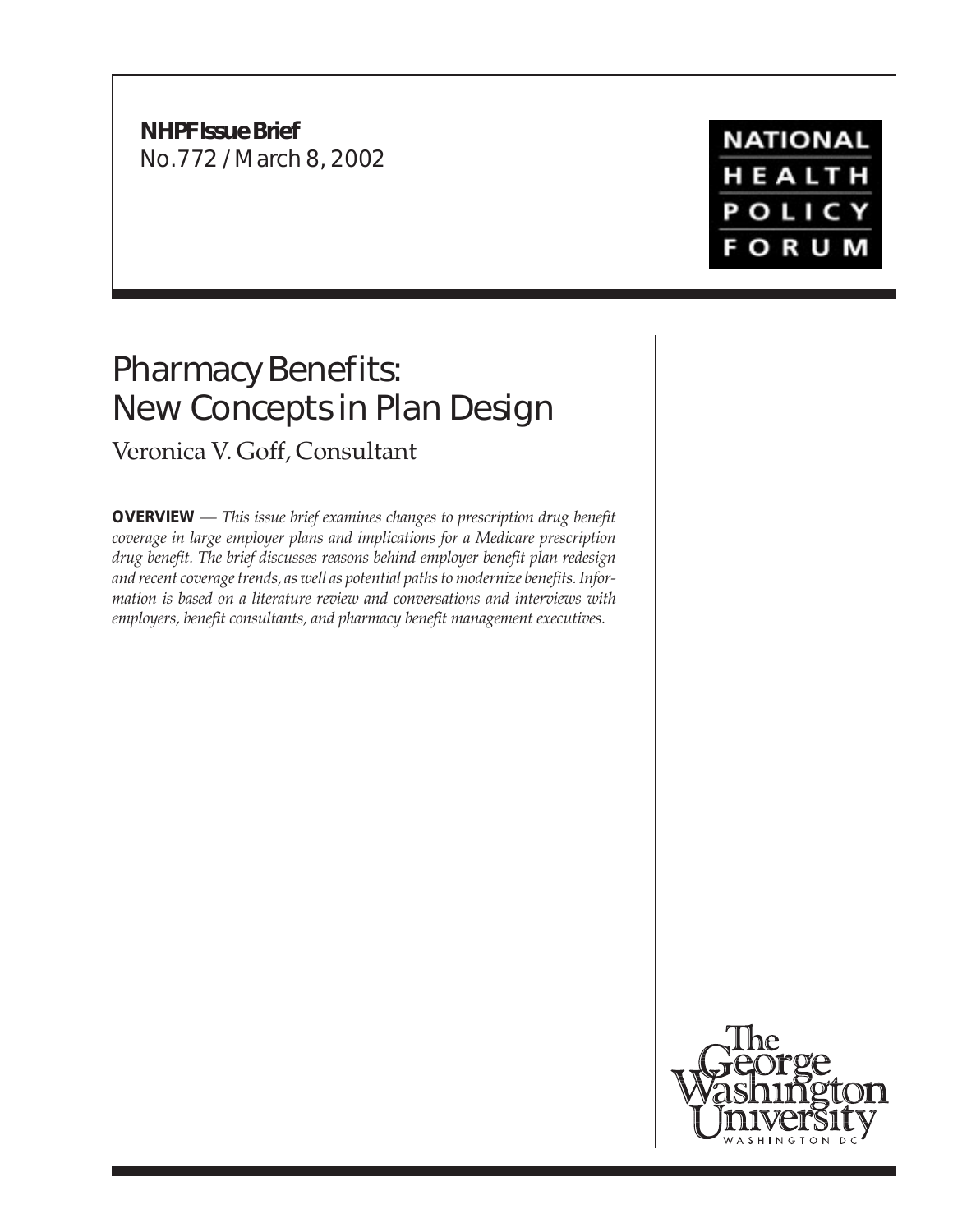## Pharmacy Benefits: New Concepts in Plan Design

Thirty years ago, few health insurance policies included pharmacy benefits. Annual spending for prescription drugs was under \$6 billion, accounting for about 9 percent of health care spending<sup>1</sup> and just 2 to 3 percent of the private-sector health benefits dollar.<sup>2</sup> Consumers with drug coverage could be reimbursed for a percentage of their drug purchase, once they met their annual deductible, by mailing a claim form and receipt from the pharmacy to their insurer.

Today, prescription drugs are an integral part of health care and the subject of more than \$2 billion in print and television ads, extensive economic analysis, and heated political debate. More than three-quarters of Americans under age 65 have pharmacy coverage, most through employer-sponsored plans.<sup>3</sup> Advances in benefits administration and information technology, such as prescription drug card programs, mail order pharmacies, and online links for real-time claims processing, have helped consumers conveniently access more and better drugs. By 1999, annual spending for prescription drugs totaled \$100 billion, $4$  a little more than 9 percent of the health care dollar<sup>5</sup> but about 15 percent of privatesector health benefits spending.

Even as consumer advocates rally against rising prescription drug costs, the share of drug expenses paid by employers is growing. In 1990, private insurance paid 34 percent of drug costs, while consumers paid 48 percent out-of-pocket and government programs covered 17 percent. By 1998, private insurance picked up 51 percent of the tab, while the consumer share dropped to 28 percent and government programs remained relatively stable at 21 percent.<sup>6</sup> One reason for the rising employer share is a basic element of plan design: consumer cost-sharing. Most employers ask employees to share drug costs through flat fees or copayments. Introduced with drug card programs, copayments are easier than coinsurance for consumers and claims administrators to understand and process, but do not index consumer out-of-pocket spending to drug cost.

As drug expenditures climb, more employers are introducing new employee cost-sharing strategies. Perhaps more importantly, many employers are rethinking the design elements and management of their plans in light of the new pharmaceuticals marketplace and the sluggish economy.

Although current events have delayed congressional action on a Medicare drug benefit, justification for senior coverage is still strong. When **National Health Policy Forum** 2131 K Street NW, Suite 500 Washington DC 20037

202/872-1390 202/862-9837 [fax] nhpf@gwu.edu [e-mail] www.nhpf.org [web]

**Judith Miller Jones** *Director*

**Judith D. Moore** *Co-Director*

**Michele Black** *Publications Director*

NHPF is a nonpartisan education and information exchange for federal health policymakers.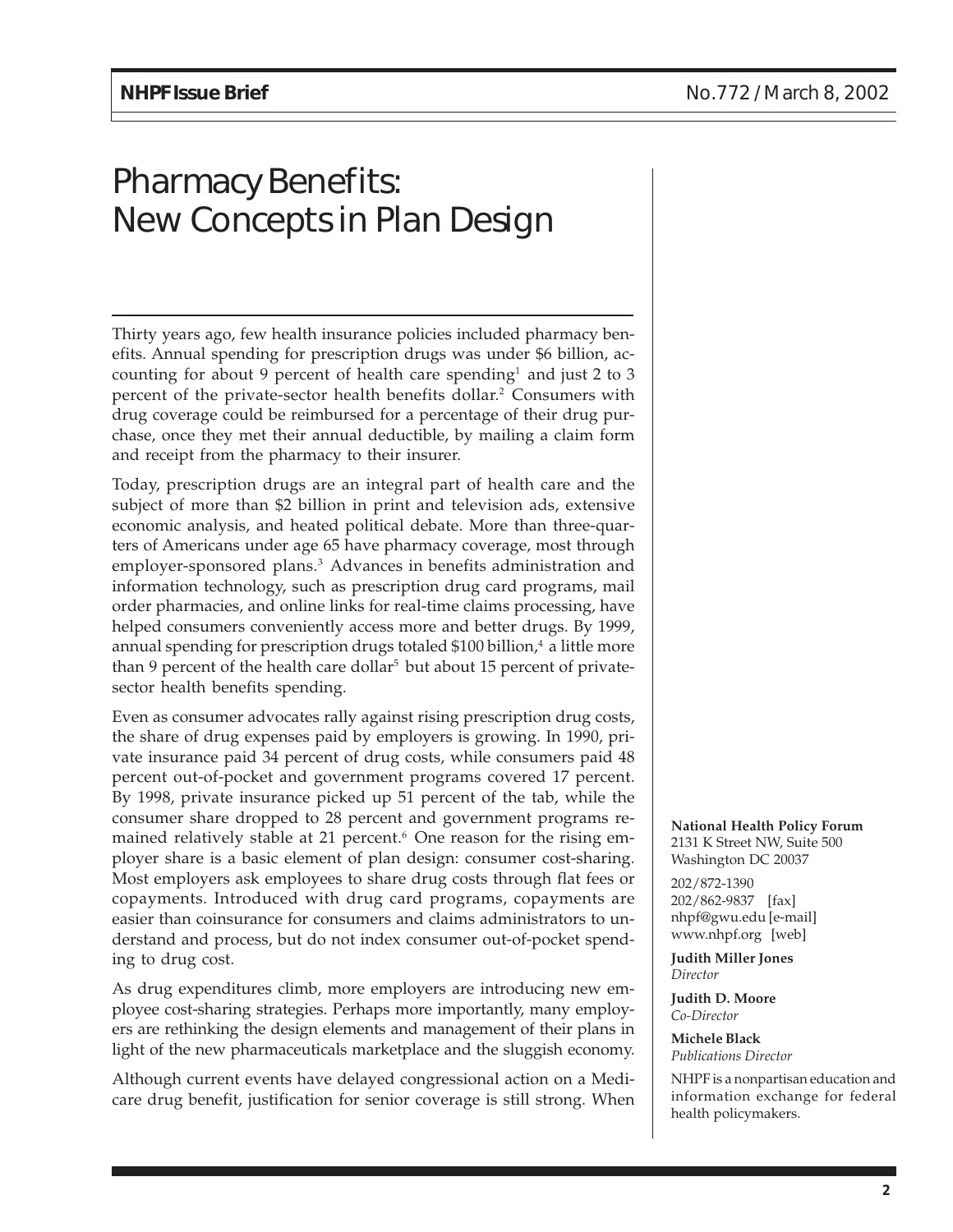Congress takes up Medicare reform again, the economic downturn and a new federal budget outlook will bring cost concerns to the forefront of the debate. Lessons from the private sector suggest that unless the government is willing to use strong management controls, a quality, affordable Medicare drug benefit will be elusive.

### **WHY REDESIGN PHARMACY BENEFITS?**

#### **Manage Costs**

The most obvious reason employers are redesigning their plans is lack of success in containing prescription drug benefit costs. Employer prescription drug expenditures rose by 17 percent in 2001, on the heels of an 18 percent increase in 2000.7 One large employer interviewed for this brief said the increase in 2000 meant another \$100 million, on top of the almost \$500 million the company was already spending on prescription drugs. In contrast, total health benefit costs rose by 11 percent in 2001, the biggest increase in ten years, and by 8 percent in 2000.<sup>8</sup>

As employers work with their pharmacy benefit managers to slow expenditure growth, proponents of pharmaceutical value criticize some of these efforts as shortsighted. Large employers are bombarded by the pharmaceutical industry and independent researchers with studies demonstrating the value of pharmaceutical use. From fewer hospitalizations and shorter stays to disease prevention and improved functioning, there is strong evidence many drug therapies reduce medical costs and lost workdays. In a recent *Health Affairs* article, J.D. Kleinke observes "highprice new drugs may be the cheapest weapon we have in our struggle against rising overall medical expenses."9 However, few employers can demonstrate the cost offsets so well-documented in research.

Benefit consultants analyzing employer drug expenditures are beginning to reveal why. Most of the spending growth appears to be concentrated in a few therapeutic categories. The top five in total-dollar growth are typically antidepressants, cholesterol reducers, anti-ulcerants, antihistamines, and antihypertensive drugs.<sup>10</sup> In some of those categories, direct medical cost-offsets might not show up for years. In other instances, the medications do not replace costly procedures. Instead, they relieve symptoms without treating the underlying condition.<sup>11</sup> There is evidence that symptom relief can positively impact worker productivity and safety—the case of nonsedating antihistamines for factory workers, for instance. But unmanaged use of drugs that treat only symptoms can raise plan costs and interfere with sponsor intentions to provide coverage first and foremost for medically necessary care.

Even though prescription drugs were the fastest-rising component of employer health care spending throughout the 1990s, few employers were willing to implement aggressive strategies for pharmacy benefit

**Employer prescription drug expenditures rose by 17% in 2001, on the heels of an 18% increase in 2000.**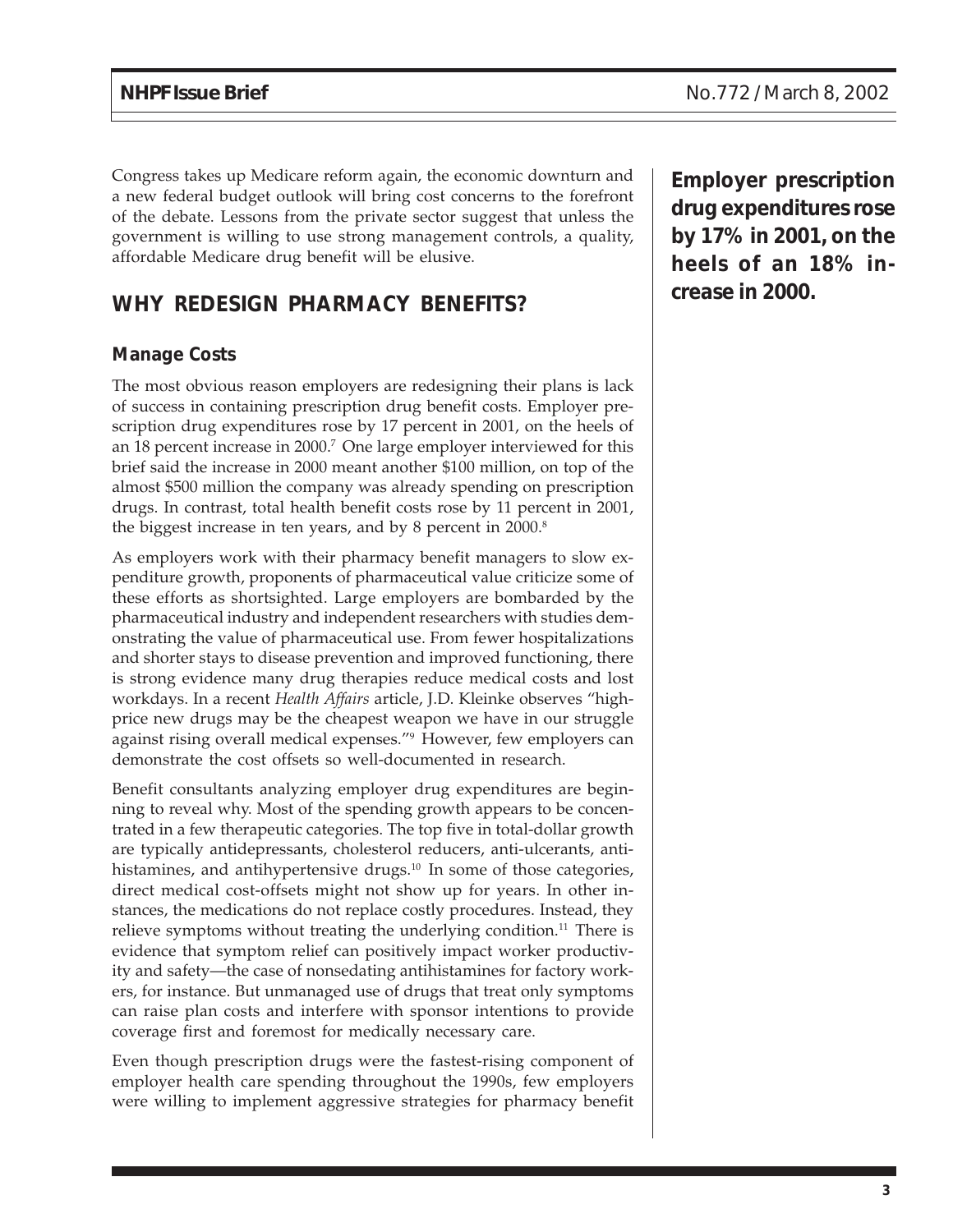management. Employee relations, vendor contracting, bargaining agreements, and competition for top-notch workers usually combine to guarantee measured changes in the benefit. Some employers fear aggressive management might inadvertently create barriers to needed care and unnecessarily hassle consumers and physicians. In addition, some employers do not believe the growth in prescription drug use is necessarily inappropriate. Many of them object to drug prices, however. Employers with a global presence say they pay less for drugs outside the United States.

#### **Improve Safety and Plan Value**

Safe and appropriate medication use by retirees, in particular, is an oftcited issue in plan redesign. The average American over age 65 fills about 20 prescriptions per year, according to AdvancePCS, a pharmacy benefit management firm.12 More than half of seniors over age 65 are on two or more medications.13 Analysis of drug use by retirees reveals problems such as inappropriate prescribing and dangerous drug interactions.14 In one example, Omnicare, Inc., a geriatrics health care company working with a large employer, found a significant number of the employer's retirees were prescribed a gastroesophageal reflux medication known to have serious side effects for many seniors, even though a safer alternative was available.<sup>15</sup>

In terms of efficiency and plan value, sponsors want resources maximized to meet objectives in the least costly way. Any time brand drugs are used when a generic is equally effective, or drugs are prescribed unnecessarily, there are opportunities to improve plan efficiency. Pharmacy benefit experts believe employer plans could become more efficient by encouraging consumers to take better advantage of generic drugs.

#### **Moderate the Effects of Direct-to-Consumer Advertising**

A growing emphasis behind both changes to pharmacy benefit plans and consumer education efforts is to moderate the effects of direct-to-consumer (DTC) advertising. In 1997, the U.S. Food and Drug Administration (FDA) relaxed prescription drug marketing rules to allow DTC advertising. Since then, industry spending on print and television ads has grown rapidly, topping \$2.5 billion in 2001, up from \$55 million in 1991.

A recent study by the Kaiser Family Foundation found 30 percent of Americans asked their physician about a drug they saw advertised to treat their condition. Forty-four percent of those patients received a prescription for that drug.16 In another study, the National Institute for Health Care Management found the 50 most-advertised drugs accounted for about half of the increased prescription drug spending last year.<sup>17</sup>

These studies suggest DTC ads have created greater demand for prescription drugs, especially newer, more expensive medications. Many **The average American over age 65 fills about 20 prescriptions per year.**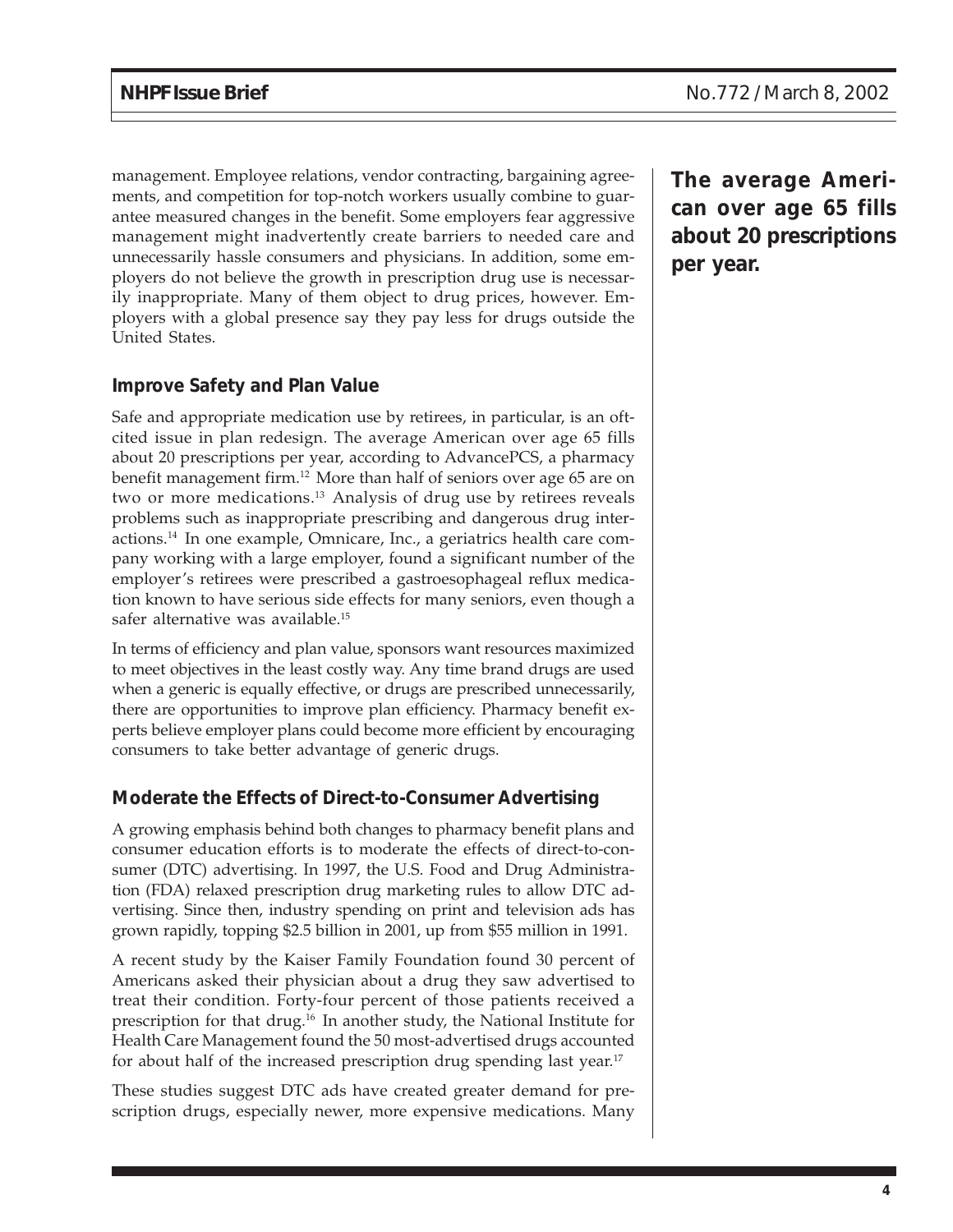plan sponsors are concerned that patients are taking medications they do not need or that are less effective and more costly than another treatment.

#### **Engage Consumers in Weighing Treatment Options**

The cost of health care is going up, and employers are sharing the increases with their employees through higher contributions and other cost-sharing requirements. As consumers pay more out-of-pocket for health services, they have reason to be more involved in care-management decisions and will likely want more information. Beginning with work by John Wennberg at Dartmouth University in the late 1980s, numerous studies show patient participation in health care decisions leads to more appropriate and less costly care. Employers hope informed and engaged consumers will increase the appropriateness and efficiency of drug use.

Pharmacy benefit consultants Kim McDonough and Carol Chandor provide an example that may lend support for using consumer cost-sharing to encourage a drug plan's best values. They cite an employer plan with utilization of symptom-only medications, such as antihistamines, 12 to 15 percent above the national average. An employee education program and a three-tier copayment structure with symptom-only drugs in the most expensive tier were put in place. Utilization in tier three dropped dramatically, while treatment options were not taken away from employees.<sup>18</sup>

#### **Keep Pace with Innovation**

The FDA approved an average of 38 new drugs per year during the late 1990s, up from 19 per year in the early 1980s.19 From new treatments for diabetes, depression, impotence, and arthritis to medicines for heartburn, hair loss, and toenail fungus, the pipeline is filled with new drugs. Advances in genetics and biotechnology will only mean more breakthrough therapies.

Undoubtedly, the result will be more options for physicians and consumers and a greater need to assess drug appropriateness on a patientby-patient basis. Current plans are not designed to accommodate such finely tuned decision making and the numerous choices ahead.

## **HOW ARE PLANS BEING REDESIGNED?**

The term *plan* is often confused with member cost-sharing mechanisms, such as deductibles and copayments. Basically, the pharmacy benefit plan is the coverage agreement between the employer and enrollees. "The plan is the logic for determining what is covered and what  $\text{isn't,'}$ " says Patricia Wilson, a pharmacy benefits consultant.<sup>20</sup>

**Patient participation in health care decisions leads to more appropriate and less costly care.**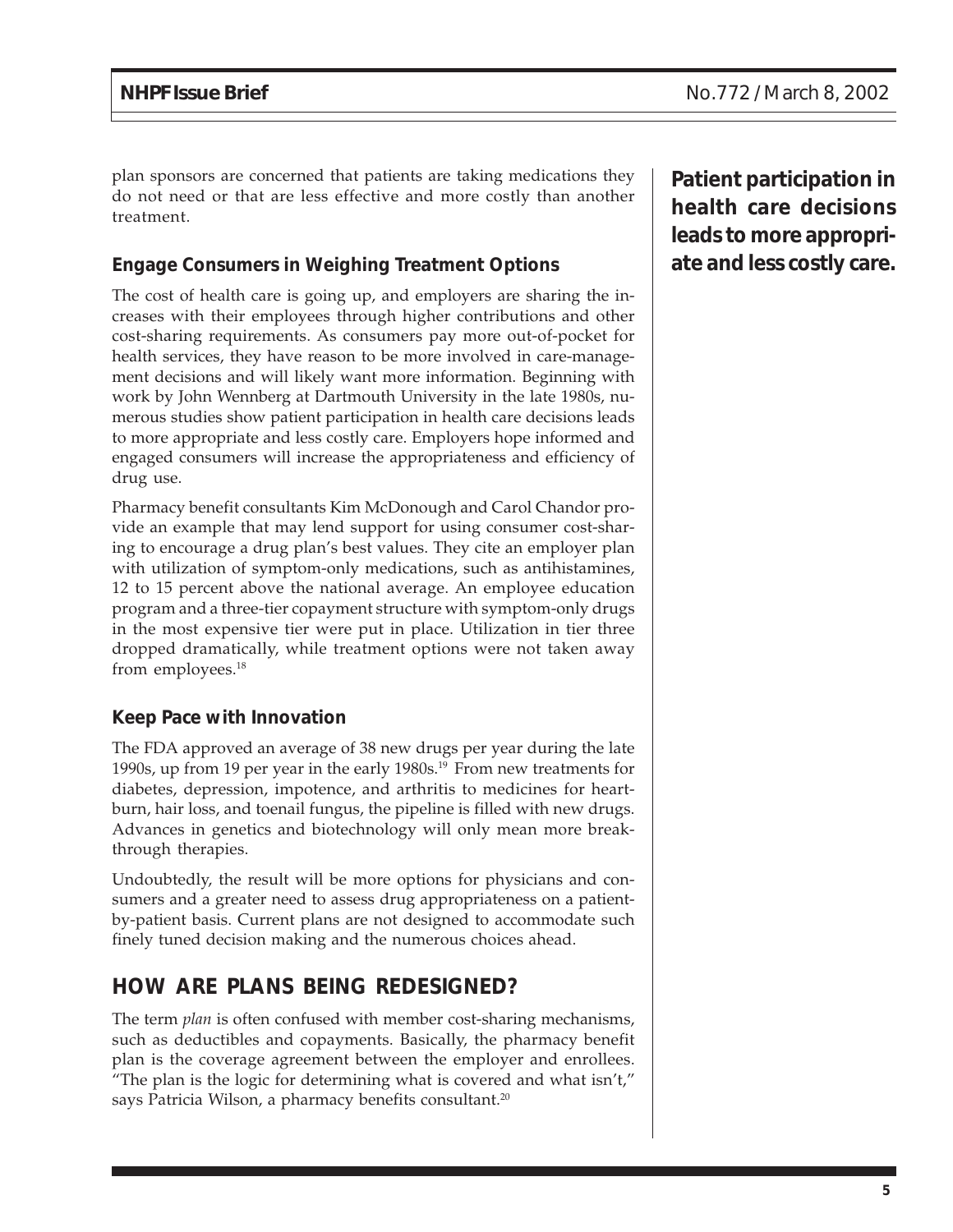In a recent book on pharmacy benefit management, Randy Vogenberg and Joanne Sica of Aon Consulting summarize pharmacy plan design basics:

Benefit design basics include such issues as what drugs the plan covers (and doesn't cover), in what quantities, from what pharmacies and other drug sources, and at what out-of-pocket cost to members. Plan design also involves such operational issues as pharmacy reimbursement, claims processing and utilization review.<sup>21</sup>

As employers consider redesign of their pharmacy benefit plans, they are addressing a number of interrelated issues, from member cost-sharing and coverage rules to the plan's administration.

#### **Member Cost-Sharing**

Many employers are reconsidering their employee cost-sharing strategies. In its 2000 national survey of employers, consulting firm William M. Mercer, Inc., found nearly all employers require employees to pay a portion of the cost of each prescription; about 90 percent of the benefit plans require flat copayments as shown in Table 1. In two-tier plans with mail order services, the average copayment for generic drugs is \$11, while the brand-drug copayment averages \$23.<sup>22</sup>

#### **TABLE 1 Percentage of Employer-Sponsored Health Plans Using Various Pharmacy Cost-Sharing Tactics in 2000**

|                                          | Mail Order | Card |
|------------------------------------------|------------|------|
| No cost-sharing requirement              | З          |      |
| Coinsurance                              | 6          | 10   |
| Copayment:                               | 91         | 89   |
| One copay all drugs                      | 17         | 10   |
| Generic/Brand copays                     | 54         | 29   |
| Generic/Brand copays + nonformulary tier | 27         | 29   |
| Other form of copay                      |            | 4    |

*Source: William M. Mercer, "2000 National Survey of Employer-Sponsored Health Plans."*

Three-tier copayment structures were introduced in the late 1990s. Adopted quickly by the commercial market, early three-tier designs required members to pay different copayments for generic, brand drugs on the formulary, and nonformulary brand drugs. Now there are many variations of the three-tier design, such as one payment for generic drugs, another for name-brand drugs with no generic substitute, and a third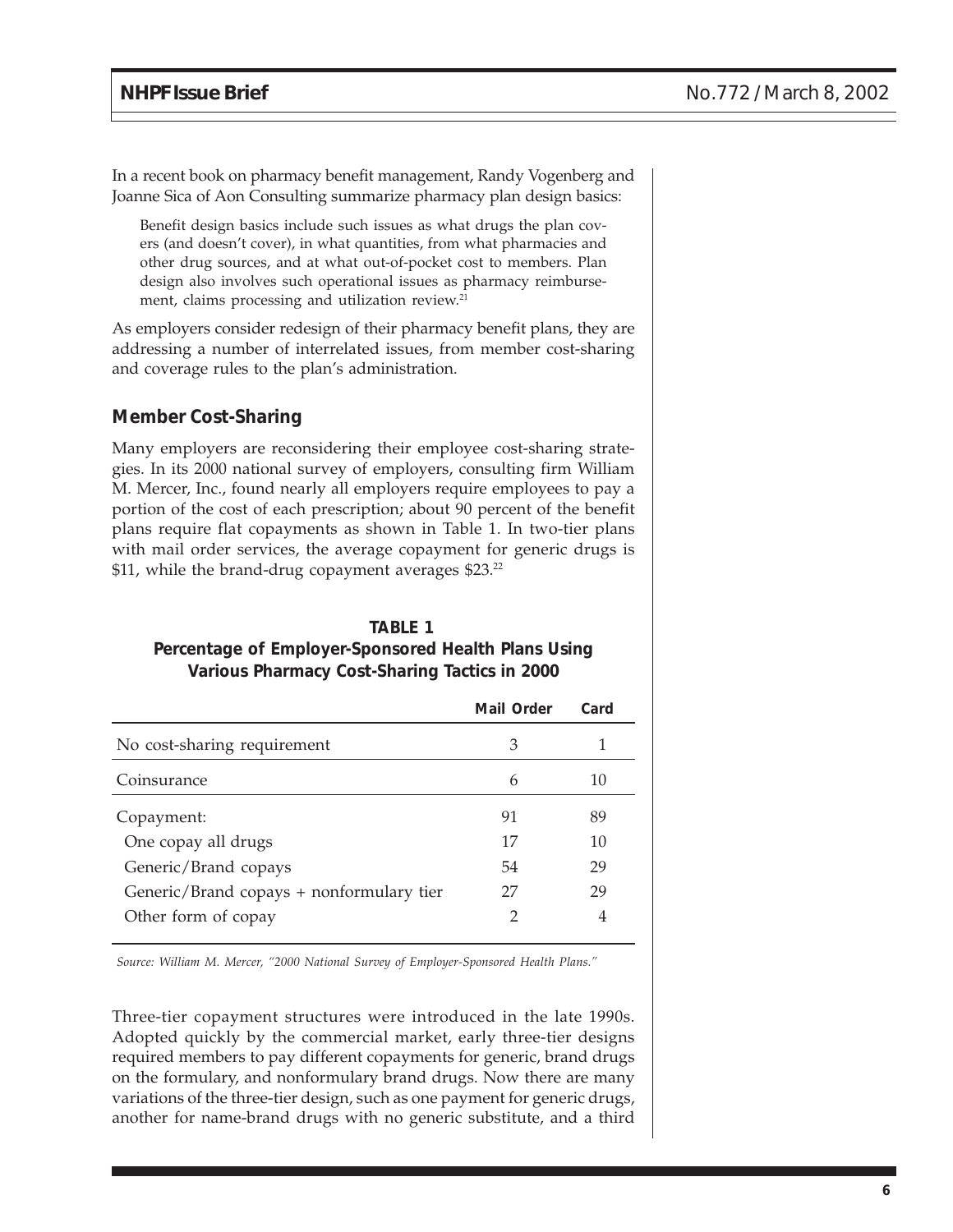for name brands with generic substitutes. Another variation builds tiers based on drug cost. And still another design includes on the highest tier drugs prescribed in circumstances when lifestyle modifications might also work but have not been tried.

Four-tier and five-tier arrangements are becoming more common in the commercial sector. Often, a fourth tier includes so-called "lifestyle" or "cosmetic" drugs and requires patients to pay 100 percent of the drug's cost. Unfortunately, distinctions between "lifestyle" and "medical" uses are not always clear. The top tier also typically includes most injectables, gene therapies, and biotechnology treatments.

In a recent study by pharmacy benefits manager Express Scripts, a shift from a two-tier (\$7 generic, \$12 brand-name drug) to a three-tier (\$8 generic, \$15 preferred brand, \$25 nonpreferred brand) design yielded 17 percent cost savings.<sup>23</sup> Ten percentage points of savings were attributed to increased member cost-sharing, 5 percentage points were accounted for by decreased usage, and 2 percentage points were due to lower ingredient costs.

Self-insured employers have been slower than health plans to adopt multitier arrangements. Some experts believe employers have been less willing to shift costs to members through tiered structures because they have a lower tolerance for member dissatisfaction and greater sensitivity to productivity issues related to prescription drugs.<sup>24</sup> Others believe the potential cost savings do not justify the increased complexity and new rules for enrollees. About a third of employers used a three-tier copayment structure in 2000. For those that did, the average third-tier copayment was \$36.25

In a 2000 survey of 268 employers by the International Society of Certified Employee Benefit Specialists, almost two-thirds of respondents agreed with a statement saying rising drug costs would result in more plan sponsors shifting from copayment to percentage-based coinsurance. A shift to coinsurance can save purchasers anywhere from 2 to 20 percent on drug costs, depending on the plan design.<sup>26</sup> The primary reasons behind a switch to coinsurance are to sensitize plan members to medication costs and automatically index member contributions to price increases.

Among other consultants, Aon's Sica advises employers to modify coinsurance: "We usually suggest they consider coinsurance with a minimum and sometimes, a maximum."<sup>27</sup> For example, the employee share might be the greater of 20 percent or \$10 for generics and 20 percent or \$20 for brand drugs, with a maximum of \$75 or \$100 per prescription. Some plans are shifting to a combination of copayments and coinsurance; for example, coinsurance at retail and copayments for mail order. Very few employer-sponsored plans currently use dollar caps or maximum limits on the pharmacy benefit: just 2 percent of firms with 200 or more employees and 4 percent of firms with 3 to 199 employees.<sup>28</sup>

**A shift from copayment to coinsurance can save purchasers anywhere from 2% to 20% on drug costs.**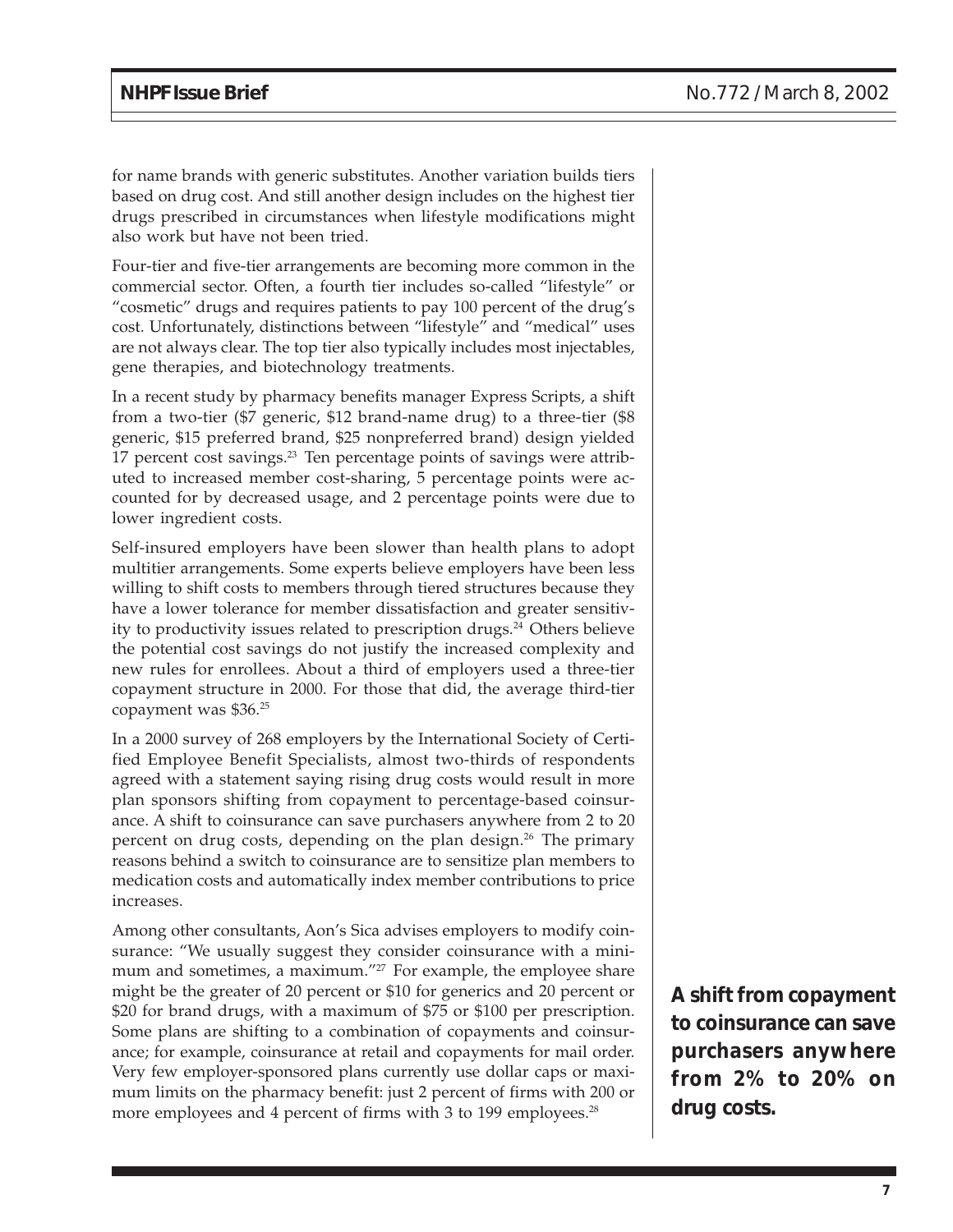In 2001, the trend of employers' prescription drug costs began to slow (from 18 percent growth in 2000 to 17 percent growth in 2001) due to increased consumer copayments and greater use of tiered designs. As experts predicted in 2001, the move to multitier designs has continued, and more than half of people with pharmacy coverage are now in threetier plans.<sup>29</sup> There are now a variety of tier designs.

#### **Coverage Rules**

Although it is too early to call it a trend, a few large employers are rethinking pharmacy plan goals and rules to design benefits that, in the words of Bruce Taylor at Verizon Communications, "pay for what people need, but not always what they want or what their physician prescribes."<sup>30</sup> The approach makes sense in terms of spending trends and the growing need to evaluate drug appropriateness on an individualized basis, but it is not the norm. And it will require pharmacy benefit managers (PBMs) to function as more than claims adjudicators and eligibility managers. PBMs will need to manage benefits in accordance with fairly complex rules.

In rethinking coverage rules, sponsors first identify what they and their enrollees value most in the plan, such as access to essential care, financial protection, and safety. Then they define coverage criteria and rules consistent with those values.

A model generating a lot of interest and some controversy is a four-tier design with a "rules-driven" third tier. Introduced by Verizon<sup>31</sup> for some of its employees and under consideration by other plan sponsors and PBMs, the plan incorporates coverage rules based on drug manufacturer and FDA recommendations for safe and appropriate use of medications, as well as research on the role of lifestyle in disease prevention and management. The rules apply to many of the brand medications featured in DTC advertising in therapeutic categories with the greatest growth, such as cholesterol reducers, antihistamines, antidepressants, and antihypertensives.

Tier one contains generic drugs, with a \$7 copayment; tier two has brand drugs on the formulary, with a \$15 copayment; tier three is rules-driven, with a \$35 copayment; and tier four has nonformulary drugs, with consumers responsible for 100 percent of the cost. For example, if a cholesterol-reducing drug on the formulary is prescribed for primary prevention of coronary heart disease (CHD), the consumer pays \$35. On the other hand, if the drug is prescribed for secondary CHD or for diabetes and the physician chooses that drug because it is the most appropriate to the individual's circumstances, the consumer copayment drops to \$15.

The design addresses a number of sponsor concerns: best-practice prescribing guidelines, safety and efficiency, individualized decision making, and cost management. But because even experts disagree about **A few large employers are rethinking pharmacy plan goals and rules to design benefits that "pay for what people need, but not always what they want or what their physician prescribes."**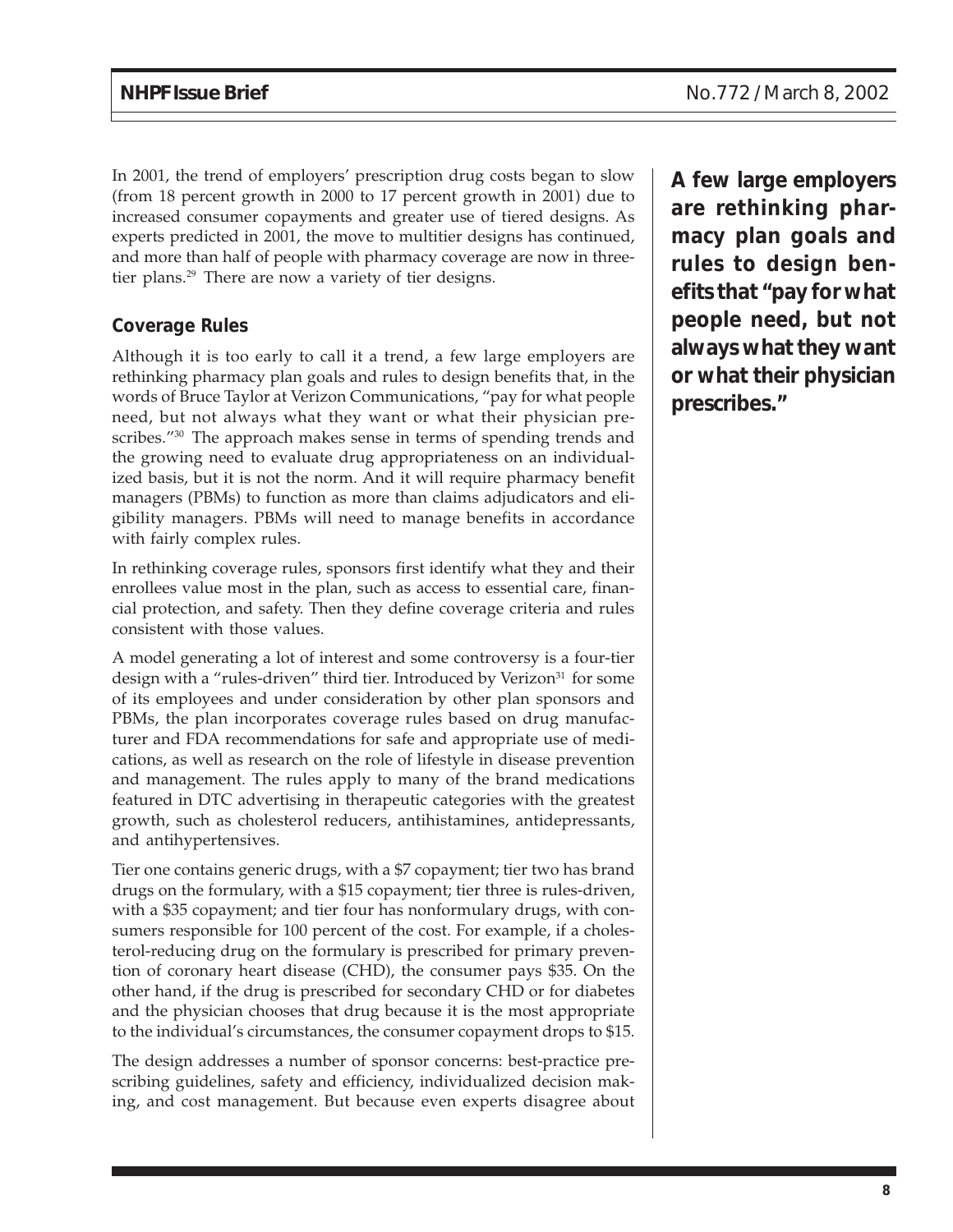best practices, some physicians and patients see the design as intrusive. In addition, it is not always easy for consumers to know the extent of their coverage. Drugs covered by the plan cannot necessarily be determined with a list. There is a formulary, but plan rules include an exception process that allows coverage for drugs not on the formulary in circumstances when it is determined to be medically necessary. "It is a different way of looking at formulary construction," says Wilson.

Some experts think the plan is state-of-the-art, while others see it as meddling. Verizon takes a pragmatic view. James Astuto, regional health care manager with Verizon, defends the program by saying, "the current cost increases are not sustainable. As an alternative, we could use a 50 percent copay for all drugs. With this plan, people who need care have affordable access to that care."32





*Based on a survey of 700 employers.*

*Source: Hewitt Associates, "Health Care Expectations: Future Strategy and Direction 2002," September 2001.*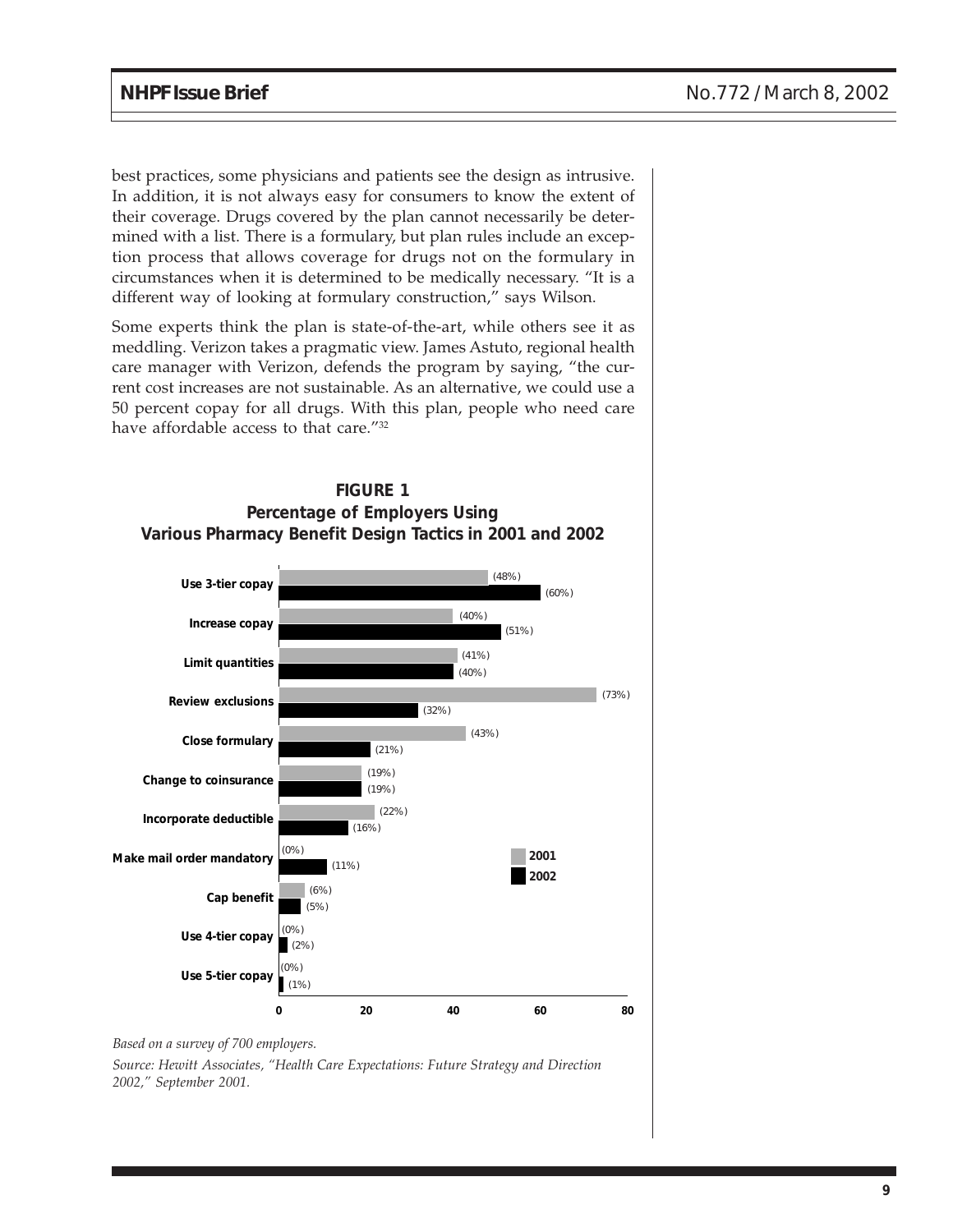#### **Plan Administration**

About half of employers with more than 10,000 employees contract directly with a pharmacy benefit manager. PBMs are responsible for managing the benefit in accordance with plan rules. Many of the coverage rules being revised by sponsors for 2002 address generic dispensing rates and more aggressive formulary management. PBMs are also stepping up efforts in disease prevention and management to improve early intervention and treatment outcomes.

**Generic Drugs —** A number of brand-name drugs, accounting for about 11 percent of annual spending on drugs, have recently or soon will be available in generic form.<sup>33</sup> Merck-Medco, a pharmacy benefits management firm, estimates that an increase in the generic dispensing rate by 1 percent yields a  $\frac{1}{2}$  percent decrease in drug spending.<sup>34</sup> Consequently, many plan sponsors have PBM performance expectations related to generic dispensing rates.

Employers and plan administrators are launching member education programs about generic drugs. One example is the campaign by Blue Cross Blue Shield of Michigan called "Generic Drugs: The Unadvertised Brand." Part of the campaign is a competition among retail pharmacies to increase generic dispensing.<sup>35</sup> In another effort, Louisville-based insurer Humana, Inc., is mailing letters to patients taking medications with generic equivalents, asking them to speak with their doctors about options. Since May 2001, about 10 percent of patients receiving letters switched to a generic drug.<sup>36</sup> Generics First, launched in October 2000 by Merck-Medco, works with almost 8,000 physicians nationwide, providing pharmacist consultations and access to generic drug samples and patient information.

Plan administrators are also contacting members and physicians about specific medications that recently have become available in generic form to counter marketing by manufacturers encouraging consumers to switch to new, patent-protected reformulations such as extended-release versions. One high-profile example is Prozac, a depression medication made by Eli Lilly that went off patent in August 2001. Merck-Medco contacted more than 25,000 of the "top Prozac-prescribing doctors" to encourage them to switch to the generic form. Within two weeks of the patent expiration, physicians had switched more than 15,000 patients to the generic drug.37

**Formulary Management —** More aggressive management of the formulary, the list of a plan's preferred drugs, is another target for plan administrators in 2002. "Formulary management varies among PBMs," says Ron Kocher, a pharmacy benefits consultant with AELRx. "There can be significant opportunities to slow expenditure growth and improve efficiencies through administration of a cost-effective, customized formulary."38

**About half of employers with more than 10,000 employees contract directly with a pharmacy benefit manager.**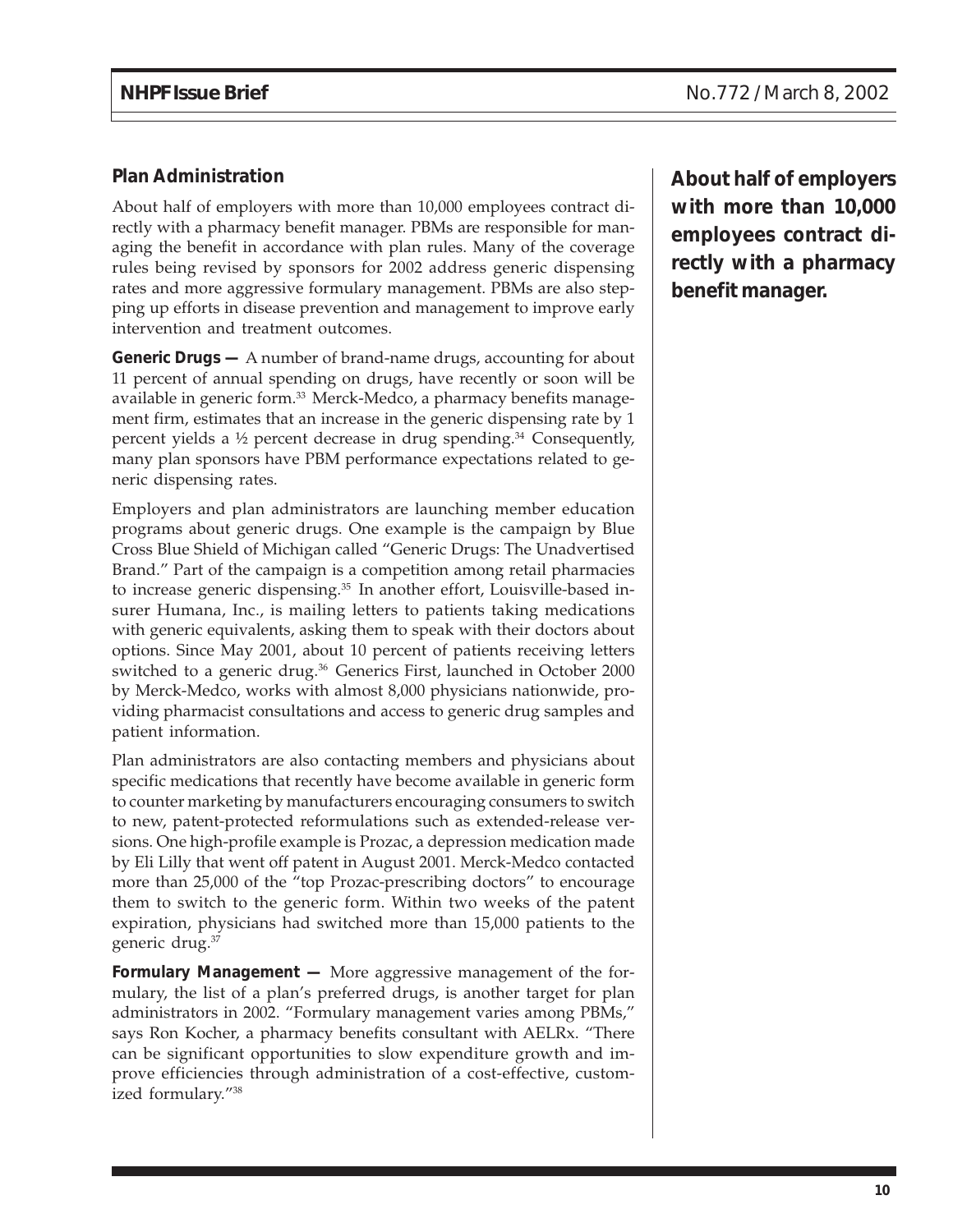A number of plan sponsors are adding coverage rules that require greater attention to formulary management. The four-tier model noted earlier is one example. Other examples involve new restrictions and exclusions. Some plans require pharmacy and therapeutics committees to review and approve new drugs before they can be added to the formulary. Others exclude from the formulary specific new drugs, require prior authorization for coverage of new drugs, or use a standard six-month waiting period before new drugs are covered.

In the past, prior authorization programs were used primarily for highcost drugs with a potential for misuse. Now, prior authorization rules, including step-therapy protocols and quantity limits, are being applied to popular brand drugs as well. For example, a number of plan sponsors are excluding Nexium, a new medication for heartburn and ulcers, from the formulary or are using prior authorization requirements to deny coverage until less expensive alternatives are tried.

**Disease Management —** Although PBM disease-management programs are common, many have had marginal success reaching target populations. To maximize savings through disease prevention and management, some employers and health plans are beginning to use health plan case managers to work with physicians and consumers to improve drugtherapy and medication compliance. Supported by data and software designed to predict acute episodes, case managers are communicating with physicians to avoid adverse events. Going beyond typical diseasemanagement programs to assist physicians with individual cases is a good use of resources," says AELRx's Kocher.39 "It's all about taking care of people. And in the long run, that costs less."

## **IMPLICATIONS FOR MEDICARE**

Senior drug coverage was a major issue during the 2000 presidential campaign and early in the 107<sup>th</sup> Congress. With bipartisan agreement on the need for an outpatient drug benefit, the debate centered on who would be eligible, how would it be administered, and at what cost. The September 11 terrorist attacks, coupled with the slowing economy, abruptly stopped Medicare reform momentum and reordered legislative priorities.

Political experts predict health care will be a prominent midterm election issue, although there is some disagreement about whether Medicare prescription drugs will be at issue. In the meantime, senior drug coverage is eroding. Currently, almost three-quarters of Medicare beneficiaries have some drug coverage through employer-sponsored plans, Medicare+Choice (M+C) plans, Medicaid, or Medigap policies. Some seniors also get help with drug costs from state-run pharmacy assistance programs. But coverage from the two leading sources, employer and M+C plans, is declining as a result of cost pressures.

**Drug coverage from employer and M+C plans is declining as a result of cost pressures.**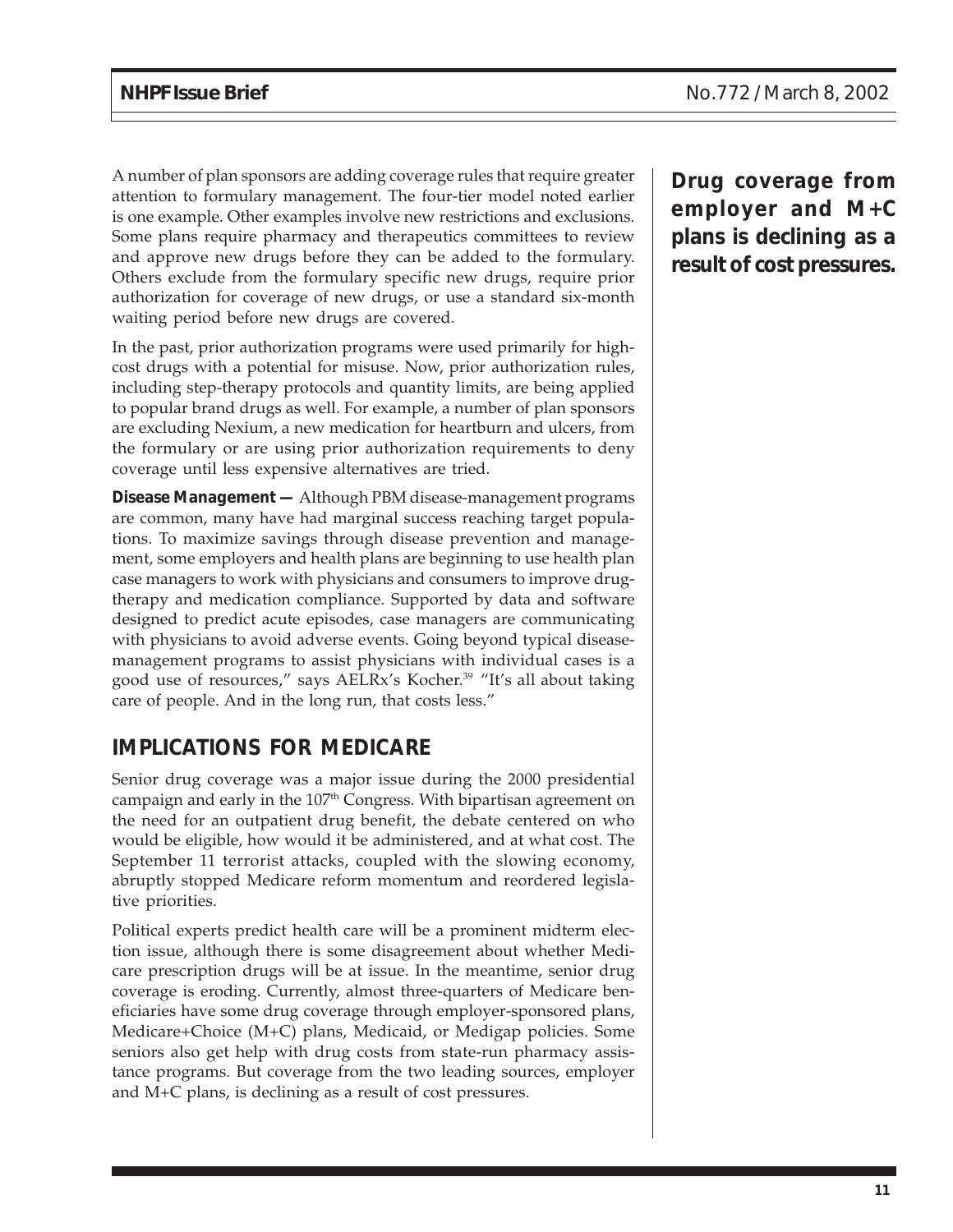In 1995, more than a third of large employers offered health care coverage with drug benefits for Medicare-eligible retirees. Now, less than a quarter do so. $40$  During the late 1990s, many seniors opted for M+C plans in order to get prescription drug coverage, which is not a benefit in traditional Medicare; about 14 percent of Medicare beneficiaries were in M+C plans in 2001. But there has been a dramatic decline in the number of plans participating in Medicare: 179 in 2001, down from 346 in 1998.41 While Medicare has increased payments by 2 percent per year in the last two years, plans continue to withdraw from the program. Many of those remaining either reduced or dropped drug coverage. In 2001, only 67 percent of M+C enrollees had prescription drug coverage, down from 84 percent in 1999.<sup>42</sup> More than a third of M+C plans with drug coverage have a cap of \$750 or less, raising concerns about access to needed therapies.43



*Source: Kaiser Family Foundation, "Medicare and Prescription Drugs," Fact Sheet, May 2001; accessed February 28, 2002, at http://www.kff.org/content/2001/1583b/Rxdrugs0201.pdf.*

To stem the tide, President Bush revived his discount card plan in early 2002 to help the neediest seniors with drug costs until Congress acts on more comprehensive reforms. Introduced in July 2001, the plan was blocked by a federal judge in the fall on grounds the administration lacked the authority to implement it without action from Congress or new regulations. The Department of Health and Human Services introduced new regulations in January 2002, opening the way for executive action.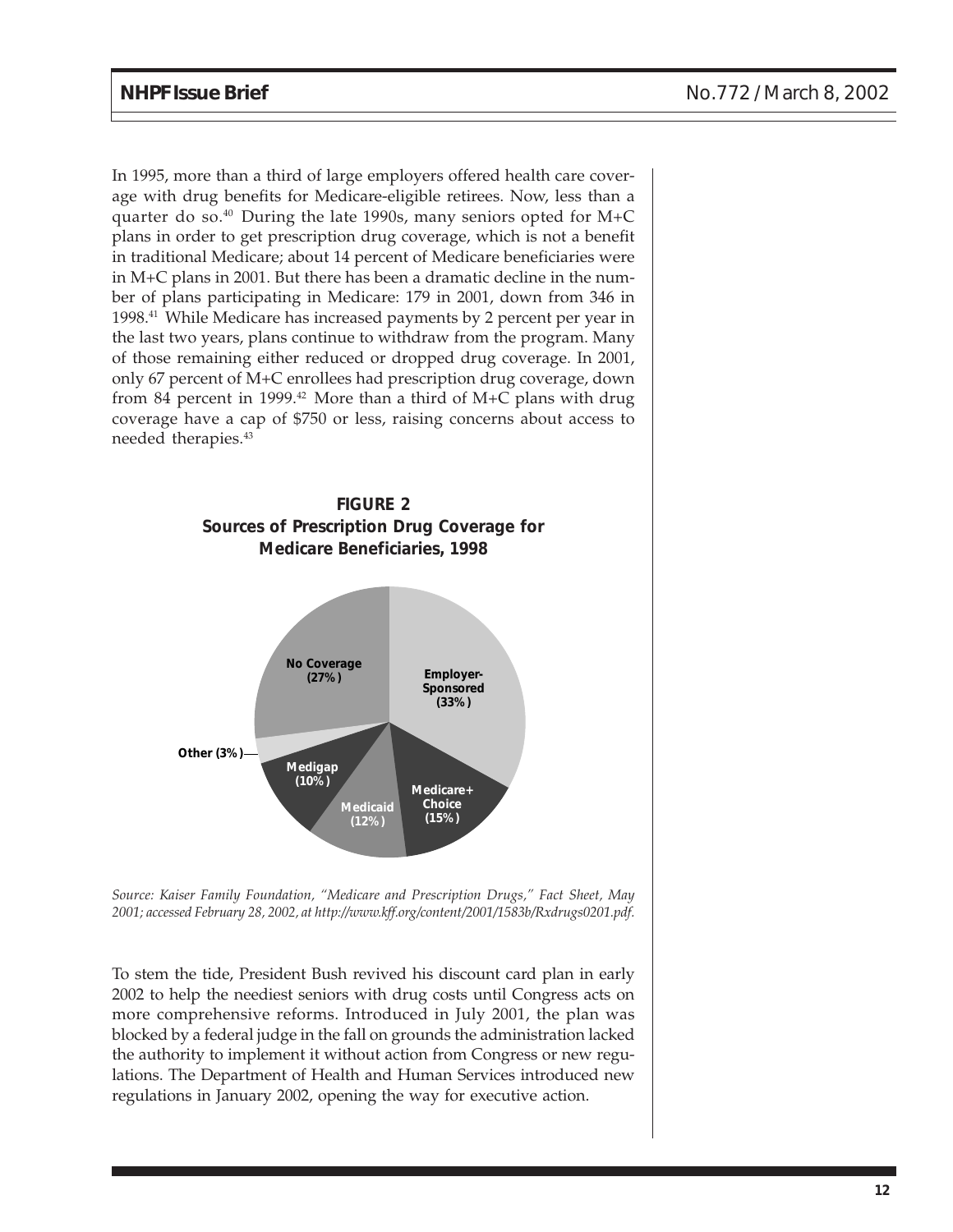States are also helping seniors in the absence of comprehensive reforms. More than half of states administer pharmaceutical assistance programs, albeit with shrinking resources. The state programs fall into one of five categories, according to the Henry J. Kaiser Family Foundation: "direct benefit programs (21 states), insurance programs (3 states), price reduction programs (7 states), buying pools (6 states), and tax credit programs (2 states)."44

Drug discount programs, such as the one proposed by Bush, are receiving increased scrutiny and criticism about their value to seniors. The administration predicts its program could lower drug prices by 15 to 40 percent. But a recent General Accounting Office (GAO) report assessing the value of privately sponsored drug discount cards found the programs produced an average savings of less than 10 percent.<sup>45</sup>

Pharmaceutical manufacturers are stepping into the fray by offering their own discounts to seniors. Pfizer, Novartis, and GlaxoSmithKline all introduced senior discount programs in recent months, with varying eligibility criteria and rules. Seniors are enrolling in the programs; many are enrolling in multiple programs to get most of the drugs they take covered by a discount. GlaxoSmithKline's program, introduced in October 2001, enrolled 20,000 seniors by January 2002.<sup>46</sup> Several consumer advocacy groups have criticized the programs as self-serving and an attempt to skirt growing criticism about drug prices. The manufacturers themselves see the programs as temporary help to seniors until Congress enacts Medicare reforms.

As real reforms languish, pharmacy benefit managers (PBMs) are also coming under increased scrutiny for their relationship with drug manufacturers. Critics claim PBMs, which administer drug plans for about 200 million people, are influenced by contractual relationships with drug manufacturers and do not act in their customers' best interests. PBMs counter they have slowed drug spending trends for their customers and have accountability through the competitive bidding process.

When congressional debate on a Medicare prescription drug benefit resumes, rising drug costs, shrinking resources, and competing demands will make affordability a principal concern. Experience from the private sector suggests strong drug utilization management is needed to administer a program that is affordable for both the plan sponsor and the beneficiary. For instance, Medicare could limit its spending by incorporating hefty consumer copayments. But anecdotal evidence and research show consumer out-of-pocket spending affects treatment compliance. One survey found more than one in five adults had not filled at least one prescription because of cost, and one in seven said they had taken a prescription drug in smaller doses because of cost.<sup>47</sup> The study authors predict noncompliance will increase with copayments.

Rigorous drug-utilization management techniques help contain spending for purchasers and beneficiaries. They also help prevent adverse **Strong drug utilization management is needed to administer a program that is affordable for both the plan sponsor and the beneficiary.**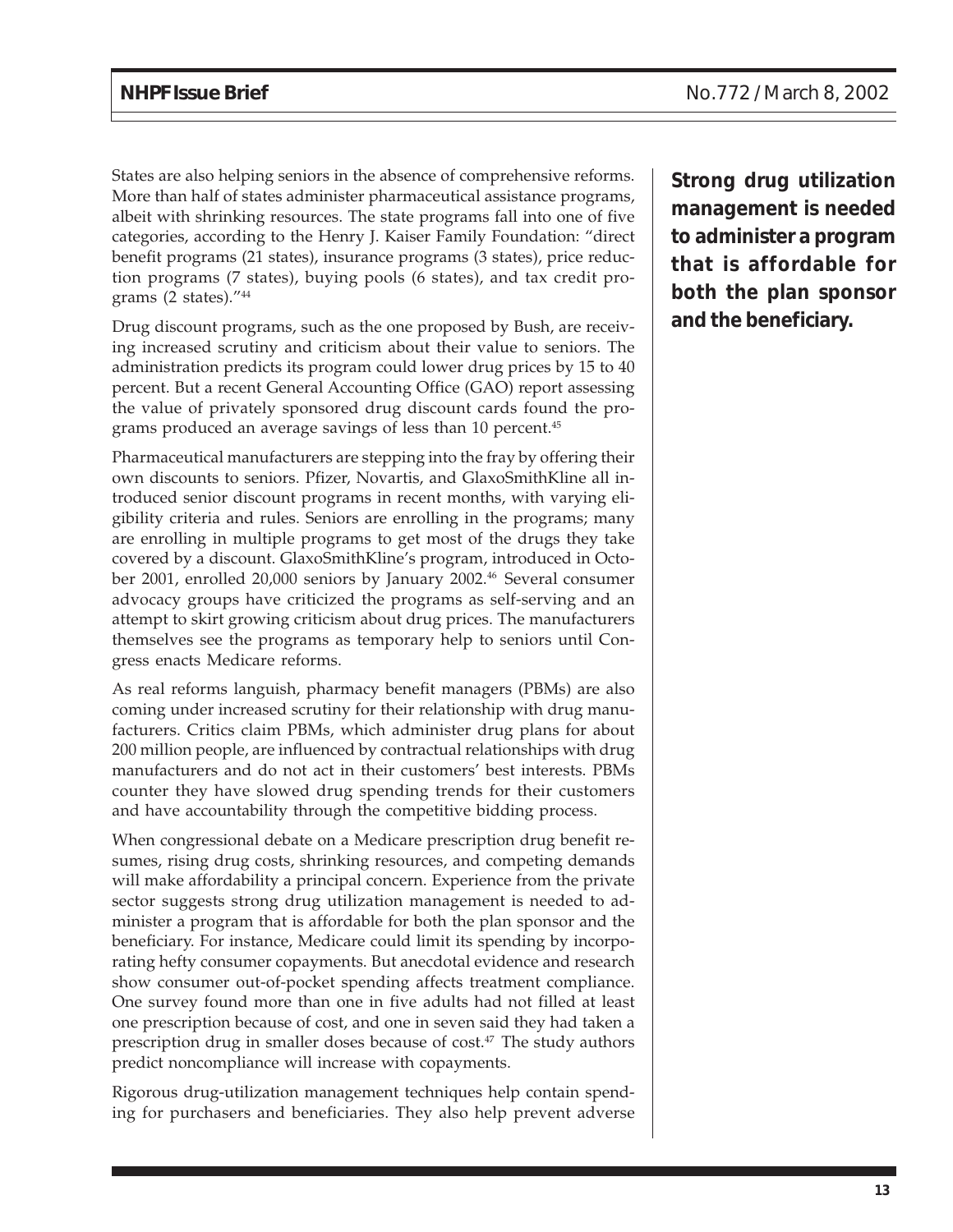health outcomes and avoidable costs associated with noncompliance and inappropriate prescribing. One study showed inappropriate medication prescribing for seniors was associated with higher health care costs and utilization. Potentially inappropriate medication use was found for almost a quarter of the studied population. Those individuals had "significantly higher total, provider, and facility costs, and a higher mean number of inpatient, outpatient, and emergency room visits than comparisons."48

Drug expenditure projections make the prospects for affordable Medicare coverage even gloomier unless the program can benefit from offsets in hospital and physician spending. U.S. drug spending is expected to reach \$243 billion by 2008, up from \$100 billion in 1999.<sup>49</sup> But cost is not the only complicating factor. Aon's Vogenberg and Sica predict future pharmacy coverage will be challenged by continual medical innovation and change:

All indications point to increasing complexity, cost, and health management challenges that will surely test the creative limits of benefit managers over the next several decades as the nation begins to reap the rewards of the human genome project.<sup>50</sup>

A promising development is the use of information technology for realtime, aggressive drug utilization management in compliance with the formulary and based on clinical guidelines for safe and appropriate use. Risking criticism about meddling in the doctor-patient relationship, employers see influencing appropriate medication use as one of the few alternatives to raising consumer cost-sharing to the point where needed therapies may no longer be affordable. "Strategies for the future should be aimed at changing provider and/or member behavior," says Bridget Eber, a pharmacist with Hewitt Associates. "One such effective strategy might be to effectively promote the drug program's 'best values' while simplifying the member cost sharing methodology."<sup>51</sup>

Experience from private prescription drug plans also suggests that sensitizing consumers to actual drug costs results in more efficient choices. Flat copayments do not index consumer spending to price increases. And they do not inform consumers about the relative cost of treatment options. To sensitize consumers to drug costs, many employers will be shifting to multitiered copayments and/or coinsurance models in coming years.

With cost sure to be a major sticking point in the Medicare prescription drug benefit debate, it may make sense to look again at private-sector benefit management techniques designed to manage costs while encouraging safe and appropriate prescribing and medication use. To provide an affordable drug benefit, employers sometimes make plan design changes that are not popular. That level of management is a poor match for the political environment in which Medicare operates. Unless Congress can reform Medicare so it can behave like a knowledgeable purchaser, it may be difficult to achieve an affordable, quality drug plan for seniors.

**"Strategies for the future should be aimed at changing provider and/ or member behavior."**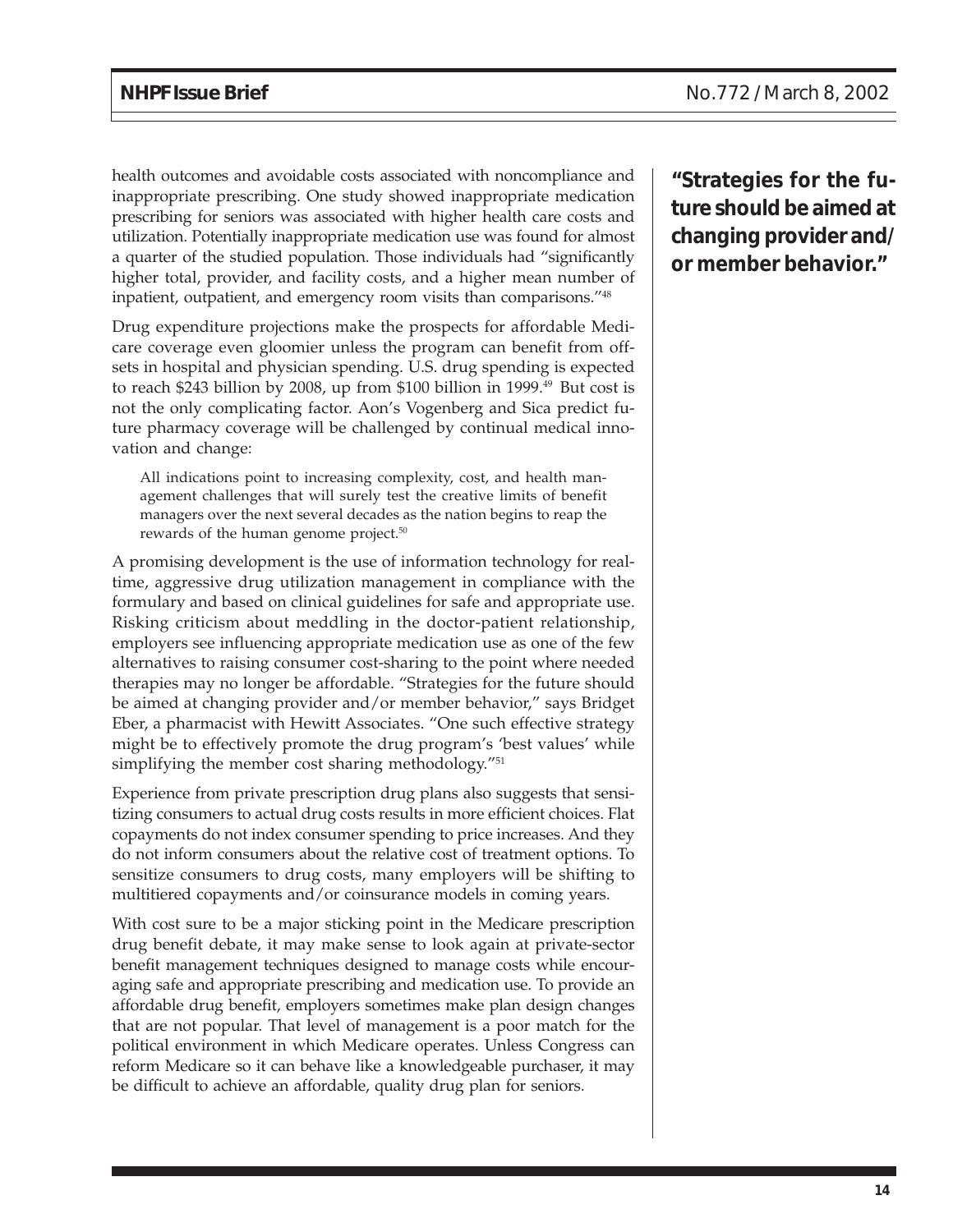### **ENDNOTES**

1. Katherine Levit et al., "National Health Expenditures in 1997: More Slow Growth," *Health Affairs*, 17, no. 6 (1998): 99–110.

2. F. Randy Vogenberg and Joanne M. Sica, *Managing Pharmacy Benefits* (Brookfield, Wis.: International Foundation of Employee Benefit Plans, Inc., 2001), 143.

3. David H. Kreling et al., *Prescription Drug Benefit Trends: A Chart Book* (Menlo Park, Calif.: Henry J. Kaiser Family Foundation and Sonderegger Research Center, 2000), 1.

4. Stephen Heffler et al., "Health Spending Growth Up in 1999: Faster Growth Expected in the Future," *Health Affairs*, 20, no. 2 (2001): 193–203.

5. Levit et al., "National Health Expenditures."

6. Henry J. Kaiser Family Foundation, "Prescription Drug Trends," Fact Sheet 3057, Henry J. Kaiser Family Foundation, Menlo Park, California, September 2000, 2.

7. Blaine Bos, "National Survey of Employer-sponsored Health Plans: Key Findings for 2000" (briefing for congressional staff and media) Washington, D.C., April 18, 2001; based on "Mercer/Foster Higgins National Survey of Employer-Sponsored Health Plans: Key Findings for 2000," William M. Mercer, Inc.

8. William M. Mercer, Inc., "Health Benefit Cost Up 11.2% in 2001—Highest Jump in Ten Years," press release, Washington, D.C., December 10, 2001.

9. J. D. Kleinke, "The Price of Progress: Prescription Drugs in the Health Care Market," *Health Affairs*, 20, no. 5 (2001): 43–60.

10. Barents Group, LLC, "Factors Affecting the Growth of Prescription Drug Expenditures," National Institute for Health Care Management Research and Educational Foundation, Washington, D.C., July 9, 1999, 6.

11. Kim McDonough and Carol Chandor, "New Goals Needed for Pharmacy Benefits," *Employee Benefit News*, IMG Media, Thomson Financial, May 1, 2001, 4.

12. Lori Bymark and Kevin Waite, *Prescription Drug Use and Expenditures in California: Key Trends and Drivers* (Oakland, Calif.: California Health Care Foundation, September 15, 2000), 14.

13. T. S. Lesar, L. Briceland, and D. S. Stein, "Factors Related to Errors in Medication Prescribing," *Journal of the American Medical Association*, 277, no. 4 (1997): 312–317.

14. Sarah F. Jagger, "Prescription Drugs and the Elderly: Many Still Receive Potentially Harmful Drugs Despite Recent Improvements," testimony before the Special Committee on Aging, U.S. Senate (GAO/T-HEHS-96-114), U.S. General Accounting Office, Washington, D.C., March 28, 1996.

15. James Astuto, telephone conversation with author, April 16, 2001.

16. Michael E. Gluck and Kristina W. Hanson, *Medicare Chart Book*, 2d ed. (Menlo Park, Calif.: The Henry J. Kaiser Family Foundation, 2001), 3.

17. "Prescription Drugs and Mass Media Advertising," research report, National Institute for Health Care Management Research and Educational Foundation, Washington, D.C., November 21, 2001, 2.

18. McDonough and Chandor, "New Goals Needed," 5.

- 19. Kreling et al., *Prescription Drug Benefit Trends,* 3.
- 20. Patricia L. Wilson, telephone conversation with author, October 26, 2001.
- 21. Vogenberg and Sica, *Managing Pharmacy Benefits,* 39.
- 22. Bos, "National Survey."

23. "Study: Three Tier Copays Shrink Rx Payer Costs," *Connect Newsletter*, BenefitNews.com, December 11, 2001; accessed March 4, 2002, at http://www.benefitnews.com/ nwarc.cfm?ID=1138.

24. Bymark and Waite, *Prescription Drug Use, 25.*